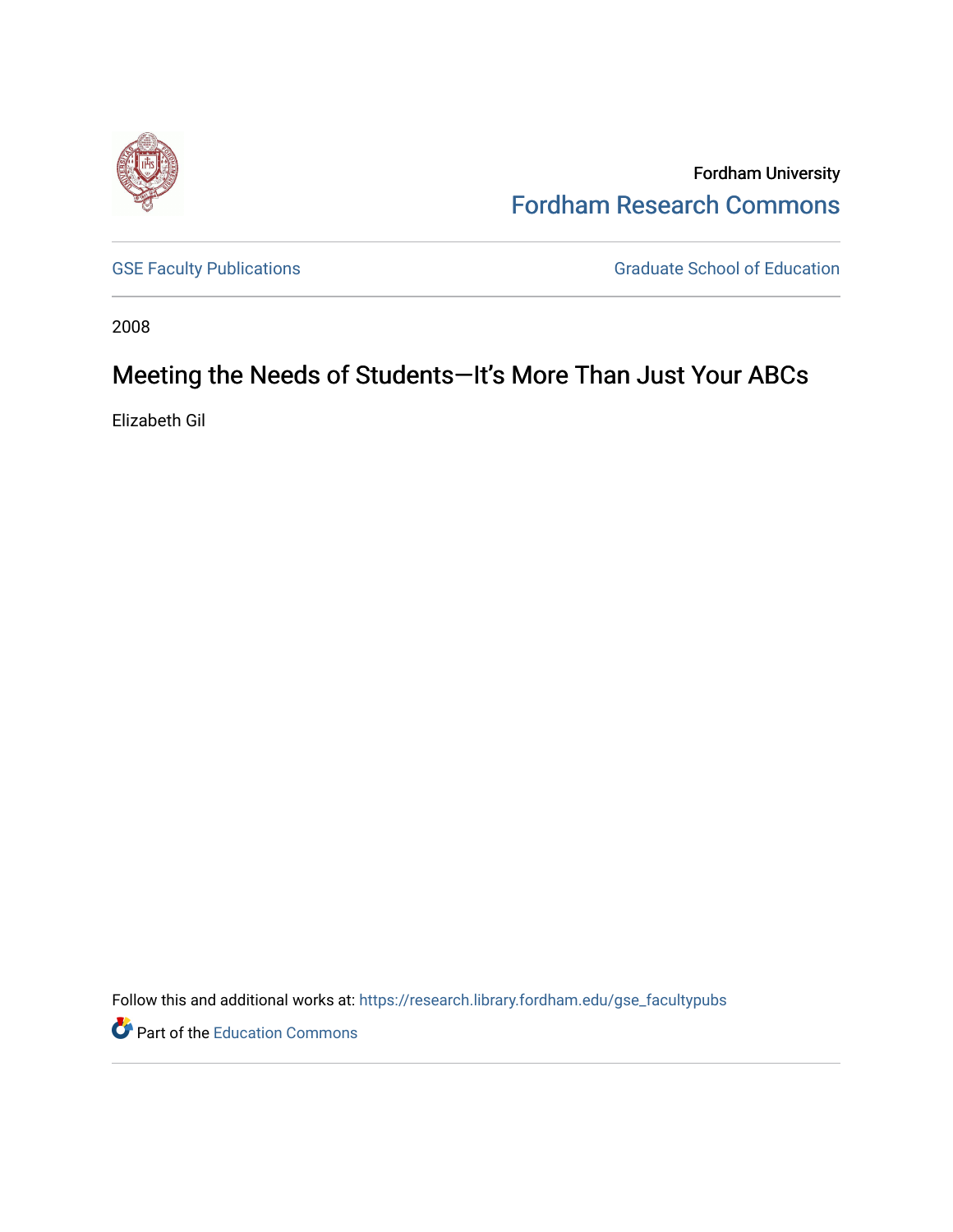### **Meeting the Needs of Students—It's More Than Just Your ABCs<sup>1</sup>** *Elizabeth Gil Teachers Network Leadership Institute, New York Affiliate*

"I asked the principal about Carlos staying another year, but Mrs. Bender told me, 'He scored a level 2—he graduates.' He wanted to stay in eighth grade another year also. Carlos knew that he couldn't cut it in high school. Last week, they found him in the park boozed up," Mr. Pilot spoke calmly, but the sadness he felt was evident in his voice.

Jennifer Justiniano shook her head as the two teachers poured over the exams they were grading. "That doesn't say much for teaching the whole child, does it? What does it say when a student himself recognizes that he needs more time and support in order to really be ready, but he's pushed along because he 'approached'—didn't even 'meet'—but 'approached' the standard?<sup>2</sup> Our kids need more mentoring. As teachers, we can do a certain amount of encouraging and guiding, but our kids need more, and not always academic help, but someone to listen to them, maybe even to encourage them and to tell them, 'look even if this isn't going great, you can still succeed. There are a lot of possibilities out there.' They need to see more models, to have people that have a relationship with them outside of the school building. And with all the students high school guidance counselors serve, how much support and attention do you think Carlos got when he arrived in high school?"

"I think if Carlos had stayed here another year, he would have been better prepared. He knew he would end up dropping out. He could see it coming already," Mr. Pilot said, reaching for a newly sharpened pencil among the stacks of exams.

#### **Jennifer Justiniano and Endeavor Academy**

In her four years of teaching at Endeavor Academy, a pre-k to eighth grade school, Jennifer Justiniano has seen many of her students graduate, and even though they graduate from eighth grade, she knows of many Endeavor graduates who did not go on to complete their high school education. In fact, fewer than four out of ten Bronx high schoolers actually do graduate with their cohort<sup>3</sup> and this is if they graduate at all. Ms. Justiniano started out her career as an elementary grades special education teacher and has spent the last four years as a Special Education Teacher Support Services (SETSS) teacher $\frac{4}{3}$  working with part-time special education students in grades six through eight. Each year that she has worked closely with these students she has recognized more and more of their needs—not only on an academic, but on a social and an emotional level. Thinking of where she might be able to make the greatest impact in these students' lives, she has decided to work toward a second master's degree, this time in

<sup>&</sup>lt;sup>1</sup> Materials for this case were taken extensively from *I'm Going to College at 13: The Impact of Middle-School College Tours* conducted by Richard Gadsby, MetLife Fellow, Teachers Network Leadership Institute, June 2006. <sup>2</sup>

<sup>&</sup>lt;sup>2</sup> On New York State assessments, student performance levels are defined as follows: Level 1 – Not Meeting Learning Standards, Level 2– Partially Meeting Learning Standards, Level 3–Meeting Learning Standards, Level 4– Meeting Learning Standards with Distinction; *http://schools.nyc.gov/daa/ScaleScores/default.asp* <sup>3</sup>

<sup>&</sup>lt;sup>3</sup> Northwest Bronx Community and Clergy Coalition (2007). *Is the NYC Department Of Education 'Planning For Failure?'* http://www.northwestbronx.org/news1.html Retrieved May, 9, 2008. "In the case of the Bronx, only 36% of students survive to senior year as a cohort in the Grier Partnership projections."

<sup>4</sup> Special Education Teacher Support Services are specially designed, supplemental instruction provided by a special education teacher who may work directly with a student with a disability to support participation in a general education classroom, and/or indirectly with the student's general education teacher to adjust the learning environment and/or modify and adapt instructional techniques and methods to meet the student's individual needs. *http://www.advocatesforchildren.org/pubs/2005/newcontinuum.pdf*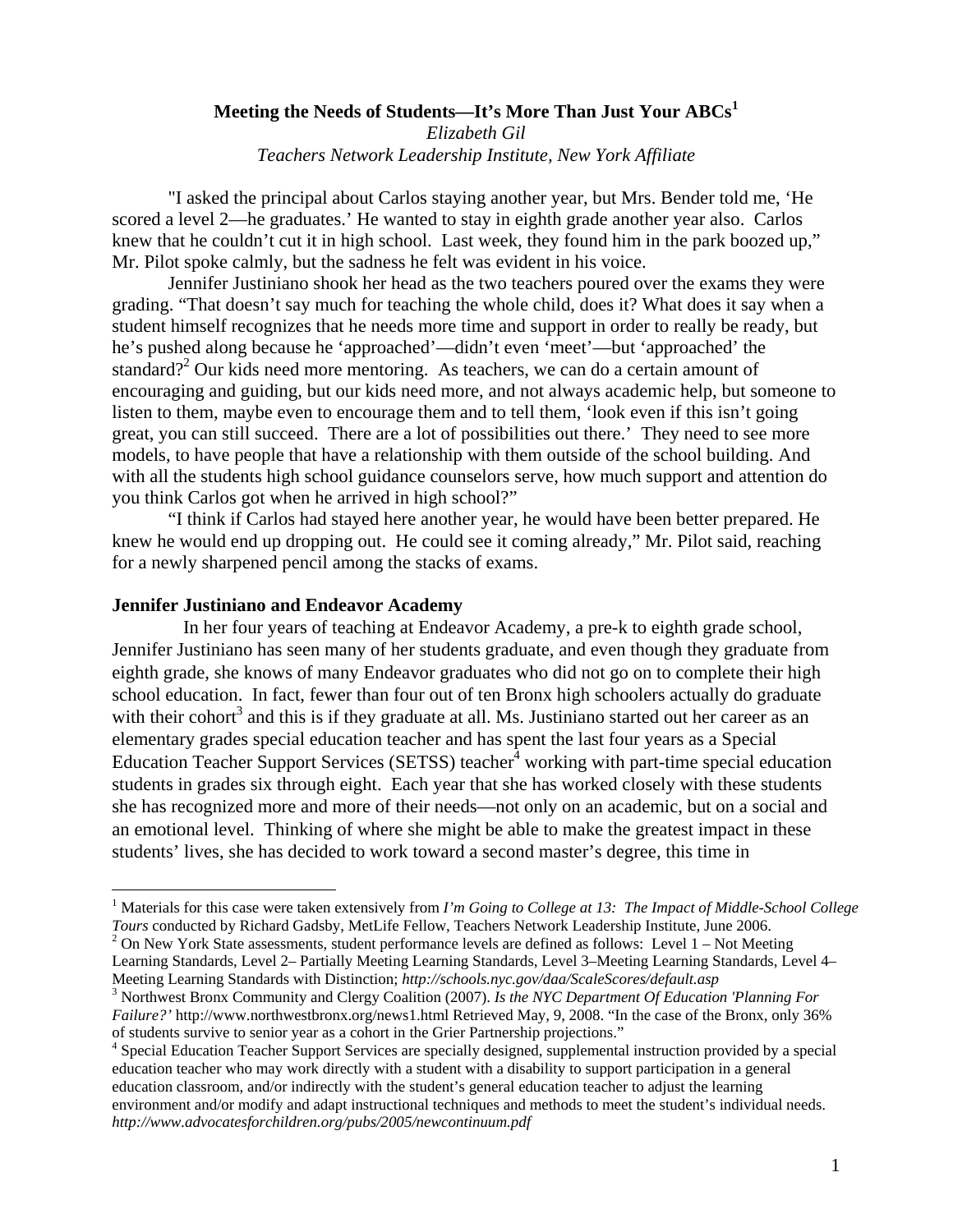educational administration. She loves teaching, but knows that many crucial decisions impacting educators and their students are not made by educators in the classroom, but by their supervisors and other administrators.

Teaching at Endeavor Academy in the South Bronx in the poorest Congressional district in the nation has its challenges, but Justiniano has loved working there with wonderful students and dedicated colleagues who serve the 515 middle school students. For a New York City school, 515 students is considered small, but even at this size, there is a lot to manage. Ninety-two percent of students are Title I-eligible. Composed of 57% Hispanic and 42% Black students, with small numbers of White and Asian students, the school's students represent a variety of countries and languages. Fifteen percent of the school's students are English Language Learners (ELLs), and 18% are special education students. Of this 18%, about 5% are also ELLs. Endeavor's proportion of transient students is very high and the AIDS rate in the community is 3.5 times higher than the national average. The murder rate in the community is two times the city average. Endeavor Academy also has the lowest graduation rate in the city.

#### **Friday Afternoon**

As Ms. Justiniano walked to the train station to embark on her one-and-a-half hour commute from the South Bronx to Brooklyn that afternoon, she could not stop thinking about how, with all the efforts her colleagues expended, teachers, paraprofessionals, the guidance counselor, and others in the school, it still wasn't enough. What could her school do to really meet her students' needs—not just the academic ones. As a Special Education Teacher Support Service (SETSS) teacher over the years, she'd seen more and more that emotional and basic needs and supports were what students needed in addition to the academics. She always knew it to some extent—that kids had a lot to deal with—but in the past few years it had impacted her greatly just how many bright, but troubled children walked through her classroom doors. Big problems in little bodies—it's amazing that they cope as well as they do. I'm astounded by how resilient our students are. I have not seen half of what some of my sixth graders have to try to manage! We need to be realistic about what we're facing and I'm not talking about the AYP,<sup>5</sup> Ms. Justiniano thought to herself as she reached the train station and walked up to the elevated platform. She smiled at finding an empty seat, and thought, let the weekend begin!

#### **Monday Morning**

"Hi, Jenny! How was your weekend?" asked Suzanne Morales, Endeavor Academy's guidance counselor with a smile as they walked into the school building.

"It was more relaxing than I thought it would be. I went home so drained on Friday after scoring all those tests and I had to meet with my class group over the weekend, but it was all right. Actually I wanted to talk to you about an idea I had over the weekend. We've got kids who turn to gangs to be their families, are facing AIDS directly on a daily basis, who don't think that there is such a thing as 15 years down the road, setting goals, making plans. I think our kids want to do well, but sometimes putting more energy into tests and academics—that's a luxury with everything else competing in their lives. So, I started talking to one of the guys in my admin class. He teaches in Brooklyn and was talking about something they started in his middle

 $<sup>5</sup>$  Adequate Yearly Progress (AYP) is "the minimum level of performance that school districts and schools must</sup> achieve to comply with the No Child Left Behind Act. AYP is determined at both the district and school level and both for Title I and Non-Title I schools and districts." *http://www.capregboces.org/instrucservices/NCLB/terms.htm#AYP*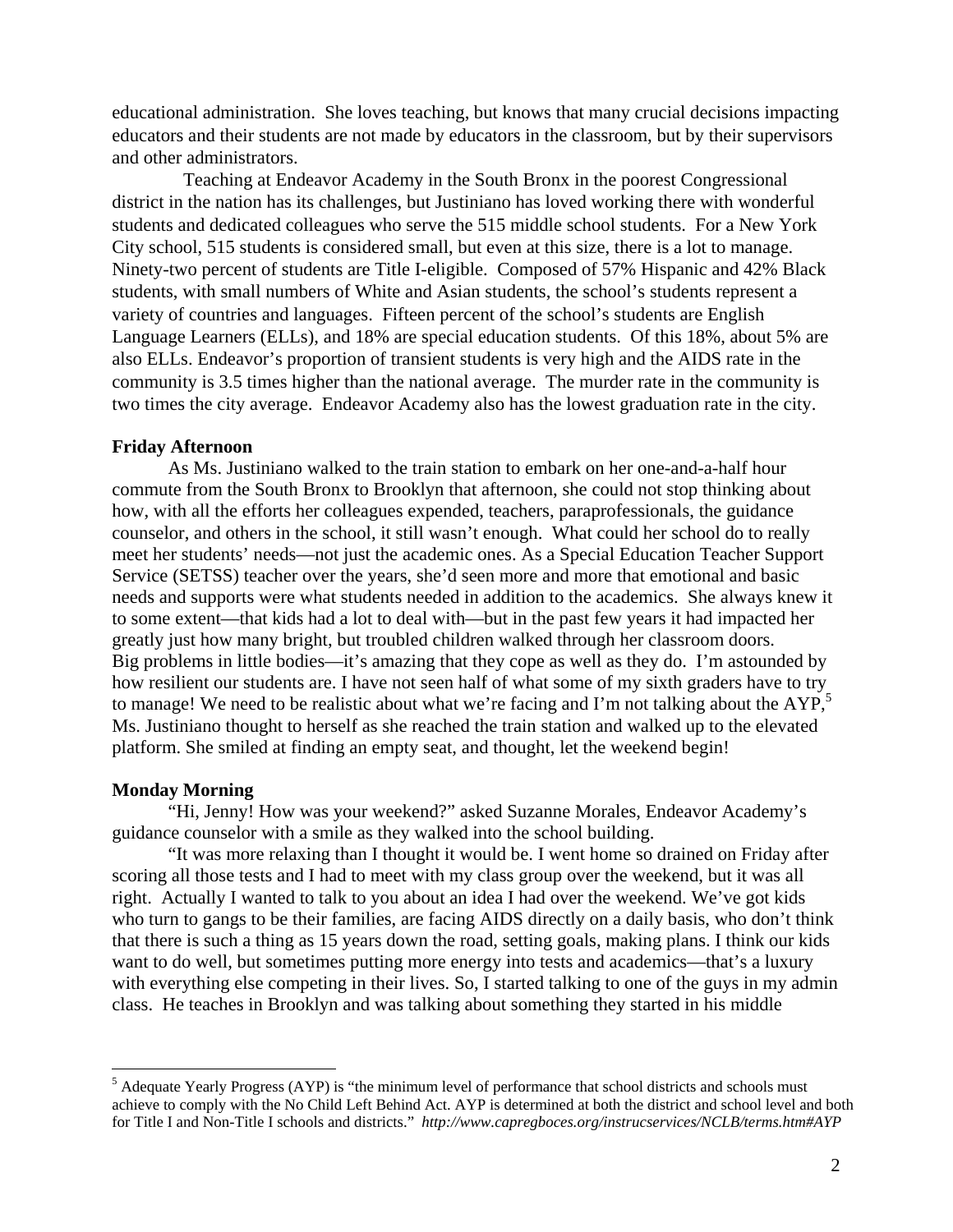school." Seeing the smirk that often came over Suzanne's face when she was thinking up some sly remark, Justiniano said, "Okay, I see that look you're giving me..."

"What is it? What did they come up with? I can see that twinkle in your eye," Suzanne teased.

"Well, they take their students to colleges and let them see what kinds of things they have to do to get ready for college. These kids go out of the city and meet with college students themselves. Sometimes these college students are grads who attended that very same middle school. At the same time, the middle schoolers met as a group in the school and it made a difference in their school work, so it shows the program had short-and long-term effects. The students were building relationships—positive ones and the experience makes college seem more attainable in the long-run, too. I even did a little more reading—yes, I know, I'm a geek." Ms. Justiniano added, "That's how I spend my *free* time—ha, ha!"

"That sounds good, Jenny. It certainly helps strengthen the support network. I can definitely buy into that! 'Sounds like something to present at the School Leadership Team<sup>6</sup> meeting." Looking at the clock on the wall, Suzanne winced and said, "Well, I have to run. I'll see you later. Good luck!"

"Thanks," answered Ms. Justiniano with a smile slowly taking over her face, "I like that idea. I'm going to do it. I'll tell Max so we can put it on the agenda for this week's team meeting. Thanks, Suze!" Ms. Justiniano walked toward her room with a spring in her step.

#### **School Leadership Team Meeting – Wednesday Afternoon**

 $\overline{a}$ 

Ms. Justiniano began presenting her idea to the School Leadership Team, making sure not to speak too quickly, despite her excitement. "In considering our school population, how important education after high school is for our students' futures and how we can support our students' success early, I am presenting a college tour program for our middle schoolers."

Almost before she could finish talking about the idea, Mrs. Jones, the parent of one of Endeavor's middle school students was shaking her head. "The job of the school is to teach the children, not to raise them. It's my job to raise my child and to decide when we start talking about college. I'm the one who should be helping to set the goals. Our job here on this team is to talk about academic issues for the kids. This isn't really academic and it would cost the school a lot of money."

Ms. Justiniano could feel the heat rising up through her cheeks and she wondered for a second if steam was now visibly coming out of the top of her head or out of her ears. She noticed that Mr. Castro, the father of a current Endeavor student and an Endeavor graduate, looked like he wanted to say something, but he sat silent. His expression was not lost on Ms. Justiniano. She could not let the plan be dismissed so easily. "Actually, Mrs. Jones, research has shown that there is positive short- and long-term impact of this kind of initiative on students."

A little calmer, but still adamant, Mrs. Jones responded, "Still, I say that teachers and the school have the job of teaching to do. Our school should be working on state test scores and on scoring higher on the report card—the progress report now, not for three or seven years from now. The high schools already work to get kids to graduate, and like I said, the rest is a parent's job. I know this and that's what we do for Alexa and Darwin and it's what we did for Teddy,

<sup>&</sup>lt;sup>6</sup> "The School Leadership Team (SLT) is a collaborative school-based team of parents, teachers, staff, and the principal that is mandated by New York State law to play a significant role as an advisory panel in representing the school community. The SLT helps create structures for school-based decision making, develops school-based educational policies, and ensures resources are aligned to implement those policies. The School Leadership Team writes and reviews the school's Comprehensive Education Plan (CEP)." *http://www.ps41.org/pages/ps0505-slt.html*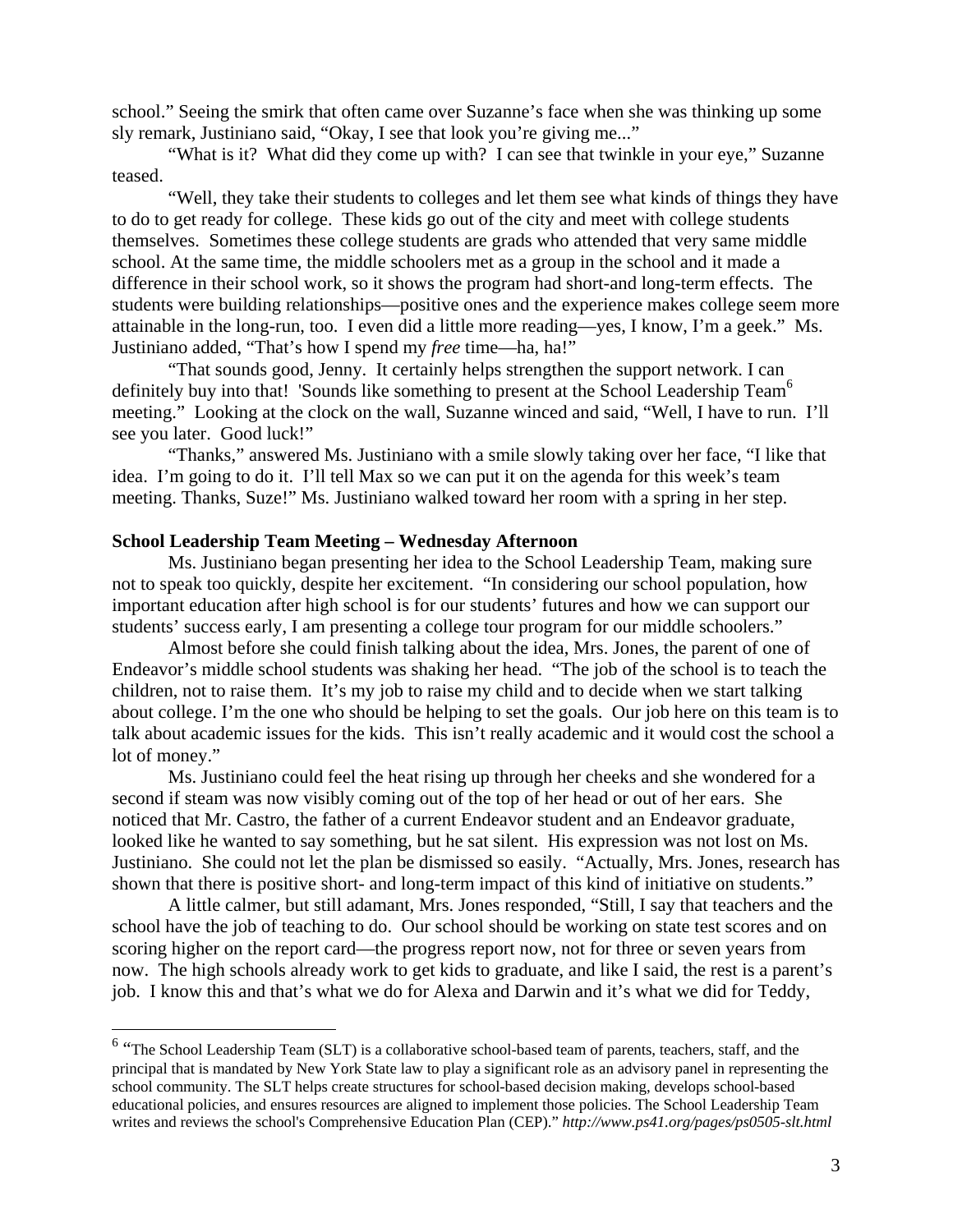too. He's a junior in college now and he graduated from here. There are programs outside the school that can do that."

With her acute awareness that Mrs. Jones was not only a parent, but was also a community board member, Mrs. Bender, Endeavor's principal, silently watched the exchange. She thought that if Mrs. Jones' response was any indication of the general perception about the program Ms. Justiniano proposed, then perhaps it was best to leave things alone and not pursue the program at all. She couldn't—she shouldn't—just move on this on her own. Any initiative at Endeavor required funding and many hours of people putting in time. Time and money always had to be at the forefront of her decision-making. Mrs. Bender remembered the conversation she had with Mr. Ali, the school's budget manager. Mr. Pilot had come to her, quite concerned about Carlos Martinez. Listening to Mr. Pilot, Mrs. Bender really had considered retaining Carlos in eighth grade, but after talking to Mr. Ali, she just couldn't. Her final decision had been a "no." Holding Carlos back would have meant spending more money and what if it was a strike against the school on the progress report? Even more, with a precedent set, it might open the floodgates for other kids who were just afraid to go to high school. She couldn't afford that, even if she wanted to do it. Her attention returning back to the School Leadership Team meeting, Principal Bender had that uncomfortable feeling again.

Ms. Justiniano wished that someone else would say something, anything. She resented Mrs. Bender's silence. She knew that the proposal had merit and could make a difference. The class bell rang, signaling the next period and end of the meeting. There was no time for more discussion.

After the meeting, Ms. Justiniano went up to Mr. Castro. "Mr. Castro, how's Leslie? Is she enjoying high school? How is she adjusting?"

"She's okay. I think she likes it, but she says it's so big. She likes it though. She's on the school newspaper. She works so hard. I see her when I get home in the night."

"She always did like to write," smiled Ms. Justiniano. "I was wondering, what you thought of the idea I presented."

"Oh, I don't think I should say anything. Mrs. Jones, she says a lot for everybody," answered Mr. Castro somewhat shyly.

"But on the team, everyone's supposed to have a voice, everyone's supposed to be equal. I know what an effort you have made all these years to be involved, that you work so many hours. I know that you make your schedule so that you can be here for our monthly meetings. Your opinion counts, too."

Mr. Castro had gotten to know Ms. Justiniano over the last four years and knew he could speak honestly with her. "Well, I really like it. My wife and me, we didn't go to college. We almost finished high school in Honduras but we still want that for Leslie and for Marcos. We talk to them about college for a very long time—since they are little. Education is very important to us. We know coming here is what helps our children to succeed in their future. But still, Marta and me, we don't always know what else we should do always. I'm sorry Ms. Justiniano, I have to go back to work. Thank you for thinking of our children's future. You have always been like that." He smiled as he walked away.

"Thanks, Mr. Castro. Please say hi to Leslie and to Mrs. Castro for me." As she walked up the stairs, she reminded herself: This is why you do it, Jenny, this is why.

#### **Lunchtime Thursday**

"Suze, I figured that even though this would take time to put together and would take a lot of work, it's still doable." Ms. Justiniano put her lunch into the microwave and continued.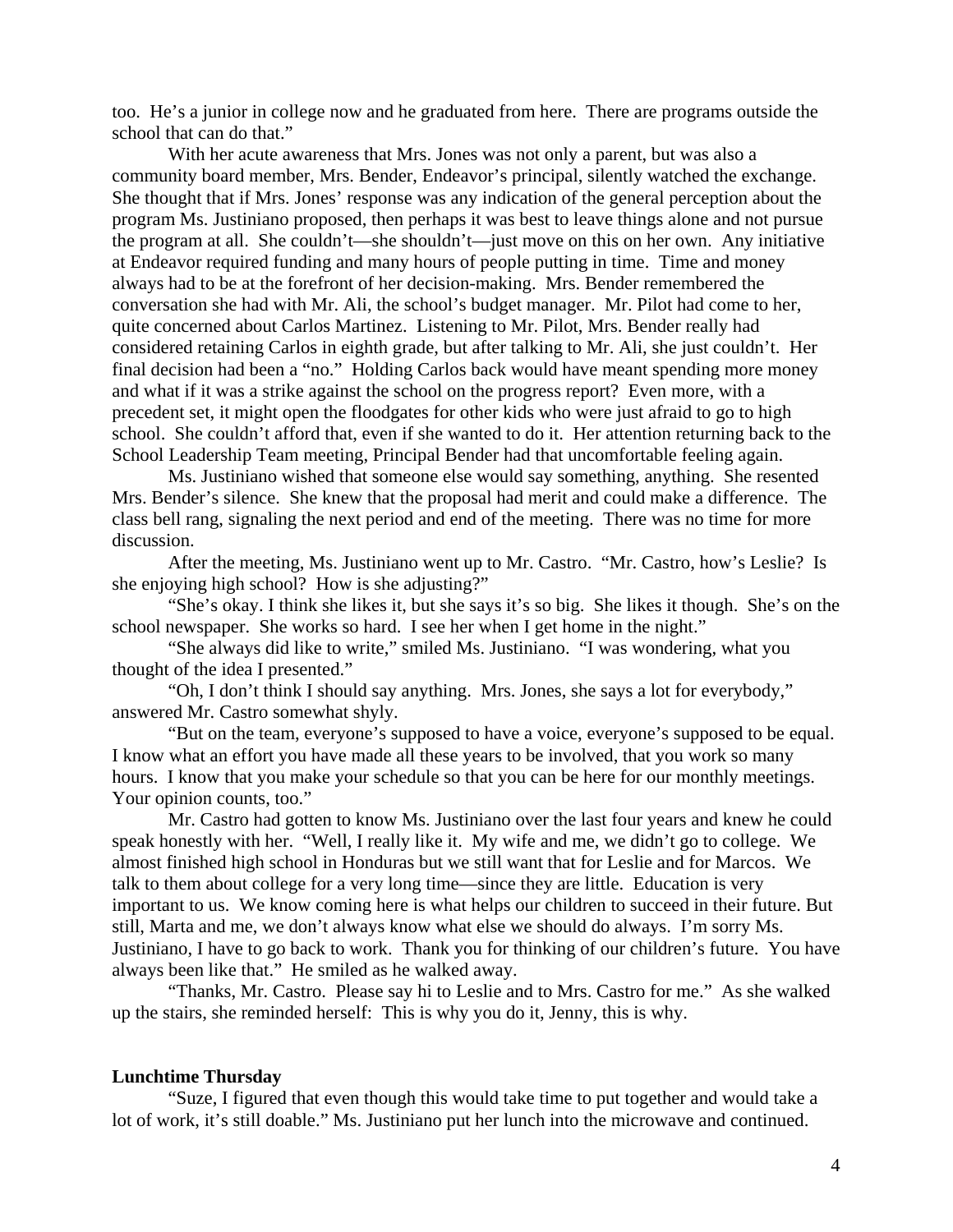"We need to consider real solutions and not just band-aids. It's not as if I proposed a major overhaul of the public school system. I just believe that we'd be able to help our kids a lot more if we partnered with organizations, if we thought further ahead and maintained high expectations while actually guiding our students toward them. Families would benefit from it, too. I mentioned the long-and short-term effects," her voice trailed off.

"I'm sorry Jenny. Not everyone has the same vision. I would have thought that they'd like it, but remember, Mrs. Jones is just one person." Suzanne patted Ms. Justiniano on the back and removed her lunch from the refrigerator.

Ms. Justiniano continued, almost as though her thoughts were elsewhere. "I was just so taken aback by the opposition—and no one said anything, not one word. I talked to Mr. Castro afterwards and he **does** think it is a good idea. I think he felt intimidated, though. Mrs. Jones is really vocal. He doesn't have the resources that she does…and imagine the kids who don't even have a Mr. and Mrs. Castro in their lives. The Castros at least offer their kids some kind of direction and so much caring even if they don't have the whole road map. It just makes me upset that in this school we don't do more systematically—I know that we do it as caring individuals, but we can do more. We can do it better."

The frustration could be heard in Ms. Justiniano's voice now. "In my admin classes, they talk about thinking out of the box, about the kids being the thing we need to think about the most, and also about developing a vision. This tour is just that—and it has even been done somewhere else, so it's not that far-fetched. Do I have to wait to have my own school to see something like this happen? Do I have to leave here to do it? I believe that this can work. I bet if we could get three or four other teachers who'd want to do this too…and Mrs. Bender just sat there. She just sat there." Ms. Justiniano slammed her water bottle on the table.

"I can't say I have the answer, Jenny, but if anyone can make this happen, I know it's you. You have my support in anything I can do. I hope you know that. I know you're really upset but don't give up. This system needs you and you **are** making a difference with the kids, really."

"Thanks, Suzanne, but this isn't the first time something like this has happened. Every year, I see more and more that teachers' good ideas are just not given much weight around here. I don't know if it's about money, fear or what. If it is the money, then I hate all this bottom line versus what's right balancing game all the time. I've always thought I make a difference here, but now I just feel like, like…there has to be more than this!" Suzanne recognized the fire in Ms. Justiniano's eyes and she closed her food container and stood up. "Maybe I need to be where I can focus on some of the root issues and not just hitting the symptoms. I can try to prepare students academically and *sometimes* I'm able to offer moral support and counsel and guidance. Maybe I need to be somewhere else—maybe a nonprofit, some other community organization. Why am I getting this administration master's if I have to pay more attention to straight numbers than I do to children and what they need. In class, my professors say 'remember that you're there for the kids' and still this, *this* is what I see every day. I've got some big decisions to make by June."

Suzanne's eyes widened and her disappointment was instant when she heard this. She'd seen Ms. Justiniano upset before, but this time something was different. Losing Ms. Justiniano meant losing a real champion for students. Months ago, when Ms. Justiniano shared with her that she was pursing a degree in administration, Suzanne had felt uplifted. "Jenny's just the kind of administrator the system needs," she had told herself. "If Jenny's got this much fire to help kids as a teacher, there's even more that she can do as an assistant principal or a principal." If Jenny did leave, it wouldn't be the first time in her 15 years working in the system that Suzanne would see a gem of an educator go. A long, heavy sigh escaped from her and she felt a deep